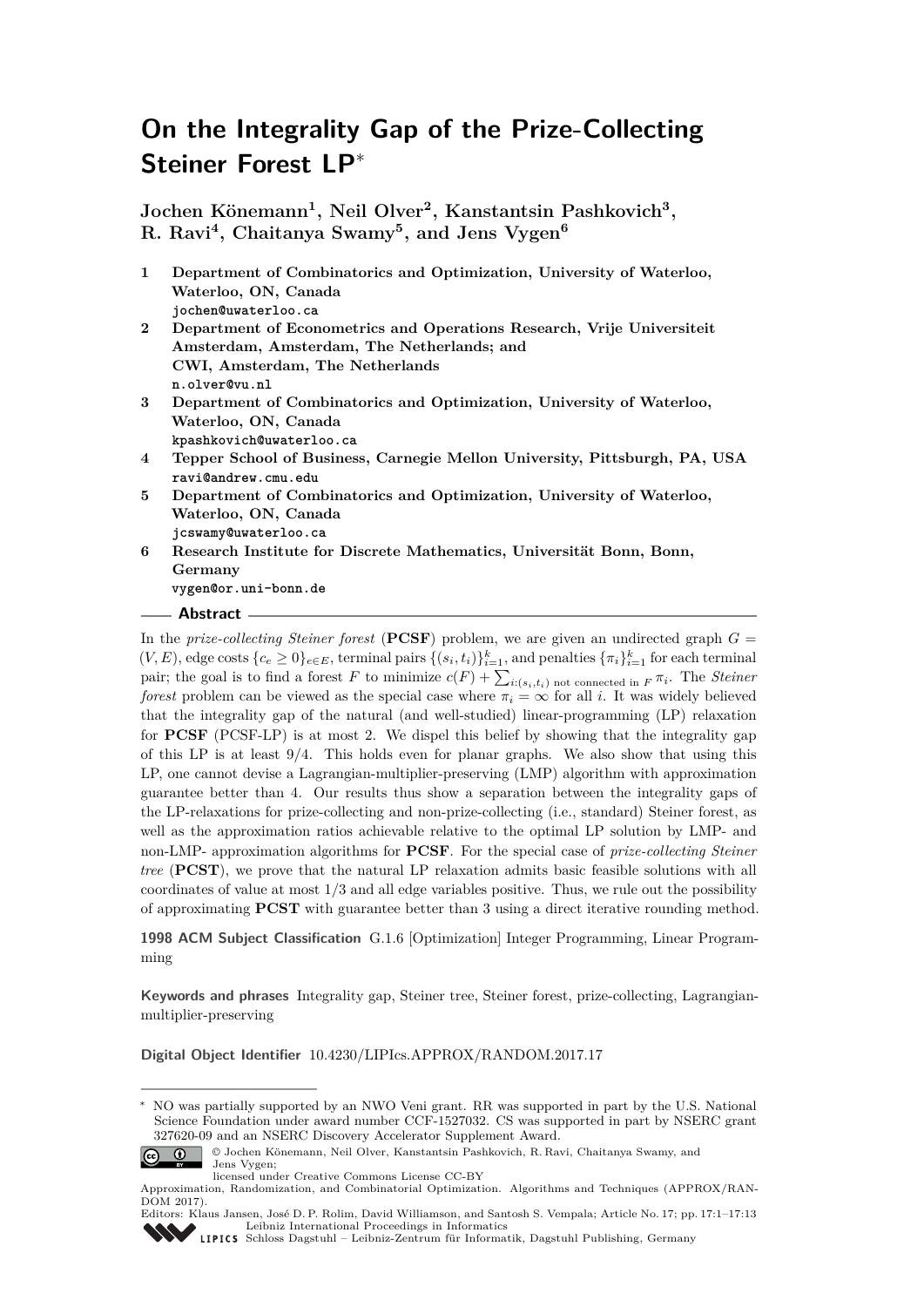## **17:2 On the Integrality Gap of the Prize-Collecting Steiner Forest LP**

## **1 Introduction and Background**

In an instance of the well-studied Steiner tree problem one is given an undirected graph  $G = (V, E)$ , a non-negative cost  $c_e$  for each edge  $e \in E$ , and a set of *terminals*  $R \subseteq V$ . The goal is to find a minimum-cost tree in *G* spanning *R*. In the more general *Steiner forest* problem, terminals are replaced by *terminal pairs*  $(s_1, t_1), \ldots, (s_k, t_k)$  and the goal now becomes to compute a minimum-cost forest that connects  $s_i$  to  $t_i$  for all *i*. Both of the above problems are well-known to be NP- and APX-hard [\[7,](#page-10-0) [17\]](#page-11-0). The best-known approximation algorithm for the Steiner tree problem is due to Byrka et al. [\[5\]](#page-10-1) (see also [\[11\]](#page-10-2)) and achieves an approximation ratio of  $\ln 4 + \epsilon$ , for any  $\epsilon > 0$ ; the Steiner forest problem admits a  $(2 - 1/k)$ -approximation algorithm [\[1,](#page-10-3) [12\]](#page-10-4).

Our work focuses on the *prize-collecting* versions of the above problems. In the prizecollecting Steiner tree problem (**PCST**) we are given a Steiner-tree instance and a nonnegative penalty  $\pi_v$  for each terminal  $v \in R$ . The goal is to find a tree *T* that minimizes  $c(T) + \pi(T)$ , where  $c(T)$  denotes the total cost of all edges in *T*, and  $\pi(T)$  denotes the total penalty of all terminals not spanned by *T*. In the prize-collecting Steiner forest problem (**PCSF**), we are given a Steiner-forest instance and a non-negative penalty  $\pi_i$  for each terminal pair  $(s_i, t_i)$ , and the goal is to find forest *F* that minimizes  $c(F) + \pi(F)$  where, similar to before,  $c(F)$  is the total cost of forest F, and  $\pi(F)$  denotes the total penalty of terminal pairs that are not connected by *F*. We can view **PCST** as a special case of **PCSF** by guessing a node *r* in the optimal tree, and then modeling each vertex in  $v \in R \setminus \{r\}$  by the terminal pair  $(v, r)$ .

The natural integer program (IP) for **PCSF** (see e.g. [\[3\]](#page-10-5)) uses a binary variable  $x_e$  for every edge  $e \in E$  whose value is 1 if *e* is part of the forest corresponding to *x*. The IP also has a variable  $z_i$  for each pair  $(s_i, t_i)$  whose value is 1 if  $s_i$  and  $t_i$  are *not* connected by the forest corresponding to x. We use  $i \odot S$  for the predicate that is *true* if  $S \subseteq V$  contains exactly one of  $s_i$  and  $t_i$ , and *false* otherwise. We use  $\delta(S)$  to denote the set of edges with exactly one endpoint in *S*. In any integer solution to the LP relaxation below, the constraints insist that every cut separating pair  $(s_i, t_i)$  must be crossed by the forest unless we set  $z_i$  to 1 and pay the penalty for not connecting the terminals.

<span id="page-1-0"></span>
$$
\min \n\begin{aligned}\n& c^{\top} x + \pi^{\top} z \\
\text{s.t.} \quad &x(\delta(S)) + z_i \ge 1 \\
&x, z \ge 0.\n\end{aligned}\n\quad \forall S \subseteq V, \ i \odot S
$$
\n(PCSF-LP)

Bienstock et al. [\[3\]](#page-10-5) first presented a 3-approximation for **PCST** via a natural *threshold rounding* technique applied to this LP relaxation. This idea also works for **PCSF**, and proceeds as follows. First, we compute a solution  $(x, z)$  to the above LP. Let  $R'$  be the set of terminal pairs  $(s_i, t_i)$  with  $z_i < 1/3$ . Note that  $\frac{3}{2} \cdot x$  is a feasible solution for the standard Steiner-forest cut-based LP (obtained from [\(PCSF-LP\)](#page-1-0) by deleting the *z* variables) on the instance restricted to  $R'$ . Thus, applying an LP-based 2-approximation for Steiner forest [\[1,](#page-10-3) [12\]](#page-10-4) to terminal pairs *R'* yields a forest *F'* of cost at most  $2 \cdot \frac{3}{2}c^{\top}x = 3c^{\top}x$ . The total penalty of the disconnected pairs is at most  $3 \cdot \pi^{\top} z$ . Hence,  $c(F') + \pi(F')$  is bounded by  $3(c^{\top}x + \pi^{\top}z)$ , and the algorithm is a 3-approximation. Goemans showed that by choosing a random threshold (instead of the value 1*/*3) from a suitable distribution, one can obtain an improved performance guarantee of  $1/(1 - e^{-1/2}) \approx 2.5415$  (see page 136 of [\[20\]](#page-11-1), which attributes the corresponding randomized algorithm for PCST in Section 5.7 of [\[20\]](#page-11-1) to Goemans).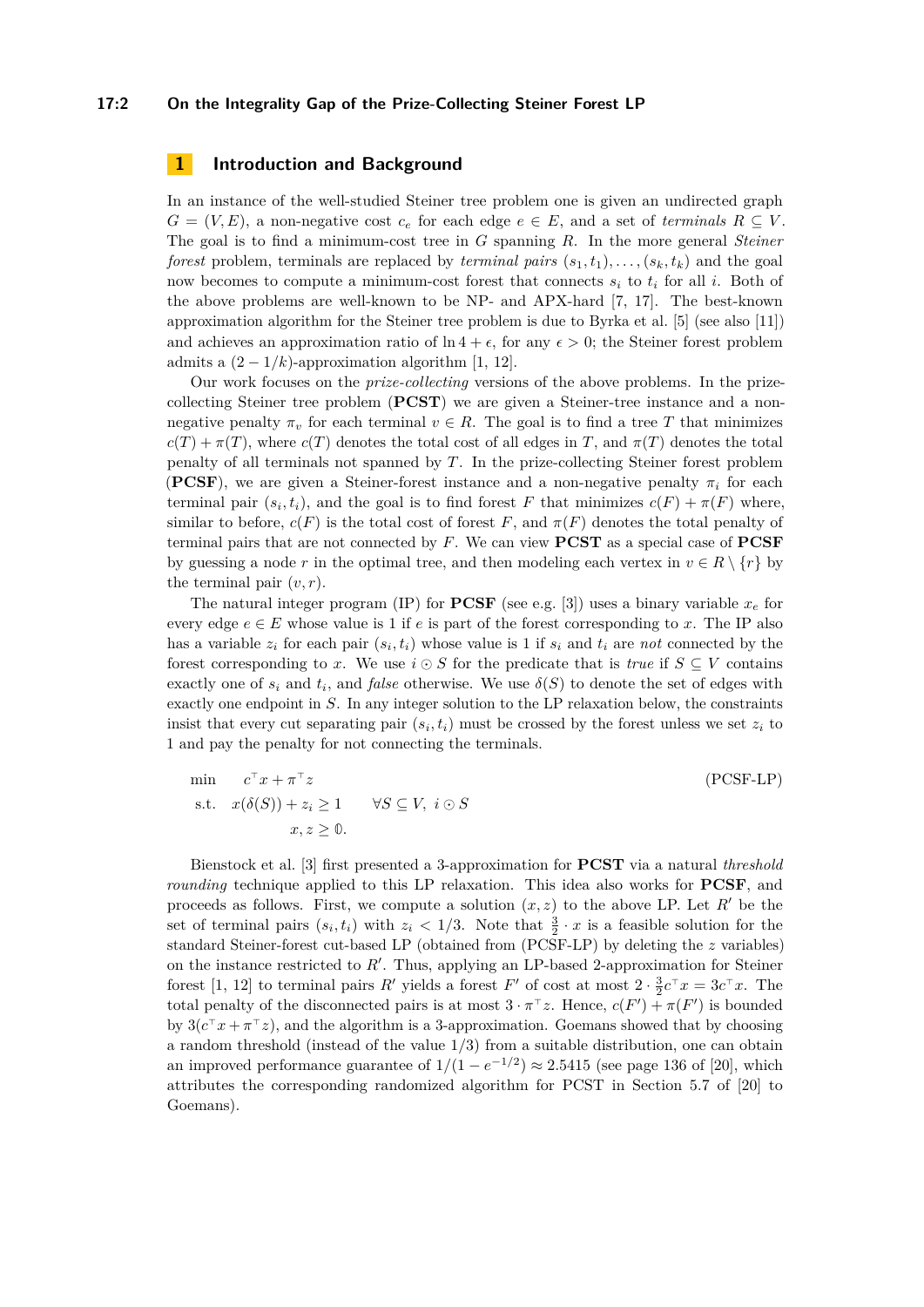Goemans and Williamson [\[12\]](#page-10-4) later presented a primal-dual 2-approximation for **PCST** based on the Steiner tree special case (PCST-LP) of [\(PCSF-LP\)](#page-1-0). In fact, the algorithm gives even a slightly better guarantee; it produces a tree *T* such that

 $c(T) + 2\pi(T) \leq 2 \cdot \mathsf{opt}_{\text{PCST-LP}},$ 

where  $opt<sub>PCST–LP</sub>$  is the optimum value of (PCST-LP). Algorithms for prize-collecting problems that achieve a performance guarantee of the form

 $c(F) + \beta \cdot \pi(F) \leq \beta \cdot \mathsf{opt}$ 

are called *β-Lagrangian-multiplier preserving* (*β*-LMP) algorithms. Such algorithms are useful, for instance, for obtaining approximation algorithms for the *partial* covering version of the problem, which in the case of Steiner tree and Steiner forest translates to connecting at least a desired number of terminals (e.g., see [\[4,](#page-10-6) [16,](#page-10-7) [8,](#page-10-8) [9,](#page-10-9) [18\]](#page-11-2)). Archer et al. [\[2\]](#page-10-10) later used the strengthened guarantee of Goemans and Williamson's LMP algorithm for **PCST** to obtain a 1*.*9672-approximation algorithm for the problem.

The best known approximation guarantee for **PCSF** is 2*.*5415 obtained, as noted above, via Goemans' random-threshold idea applied to the threshold-rounding algorithm of Bienstock et al. This also shows that the integrality gap of [\(PCSF-LP\)](#page-1-0) is at most 2*.*5415. The only known lower bound prior to this work was 2.

#### **Our contributions**

We demonstrate some limitations of [\(PCSF-LP\)](#page-1-0) for designing approximation algorithms for **PCSF** and its special case, **PCST**, and in doing so dispel some widely-held beliefs about [\(PCSF-LP\)](#page-1-0) and its specialization to **PCST**.

The integrality gap of [\(PCSF-LP\)](#page-1-0) has been widely believed to be 2 since the work of Hajiaghayi and Jain [\[13\]](#page-10-11), who devised a primal-dual 3-approximation algorithm for **PCSF** and pose the design of a primal-dual 2-approximation based on [\(PCSF-LP\)](#page-1-0) as an open problem. However, as we show here, this belief is incorrect. Our main result is as follows.

<span id="page-2-0"></span>▶ **Theorem 1.** *The integrality gap of* [\(PCSF-LP\)](#page-1-0) *is at least* 9/4*, even for planar instances of* **PCSF***. Furthermore, any β-LMP approximation algorithm for the problem via* [\(PCSF-LP\)](#page-1-0) *must have*  $\beta \geq 4$ *.* 

When restricted to the non-prize-collecting Steiner forest problem, by setting  $\pi_i = \infty$ for all *i*, [\(PCSF-LP\)](#page-1-0) yields the standard LP for Steiner forest, which has an integrality gap of 2 [\[1\]](#page-10-3). Our result thus gives a clear separation between the integrality gaps of the prize-collecting and standard variants. It also shows a gap between the approximation ratios achievable relative to  $opt_{PCSF-LP}$  $opt_{PCSF-LP}$  $opt_{PCSF-LP}$  by LMP and non-LMP approximation algorithms for **PCSF**. To the best of our knowledge, no such gaps were known previously for an LP for a natural network design problem. For example, for Steiner tree, there are no such gaps relative to the natural undirected LP obtained by specializing [\(PCSF-LP\)](#page-1-0) to **PCST**. (There are however gaps in the current best approximation ratios known for Steiner tree and **PCST**, and approximation ratios achievable for **PCST** via LMP and non-LMP algorithms.)

In order to prove Theorem [1](#page-2-0) we construct an instance on a large layered planar graph. Using a result of Carr and Vempala [\[6\]](#page-10-12) it follows that [\(PCSF-LP\)](#page-1-0) has a gap of  $\alpha$  iff  $\alpha \cdot (x, z)$ dominates a convex combination of integral solutions for any feasible solution  $(x, z)$ . We show that this can only hold if  $\alpha > 9/4$ .

In his groundbreaking paper [\[15\]](#page-10-13) introducing the iterative rounding method, Jain showed that extreme points *x* of the Steiner forest LP (and certain generalizations) have an edge *e*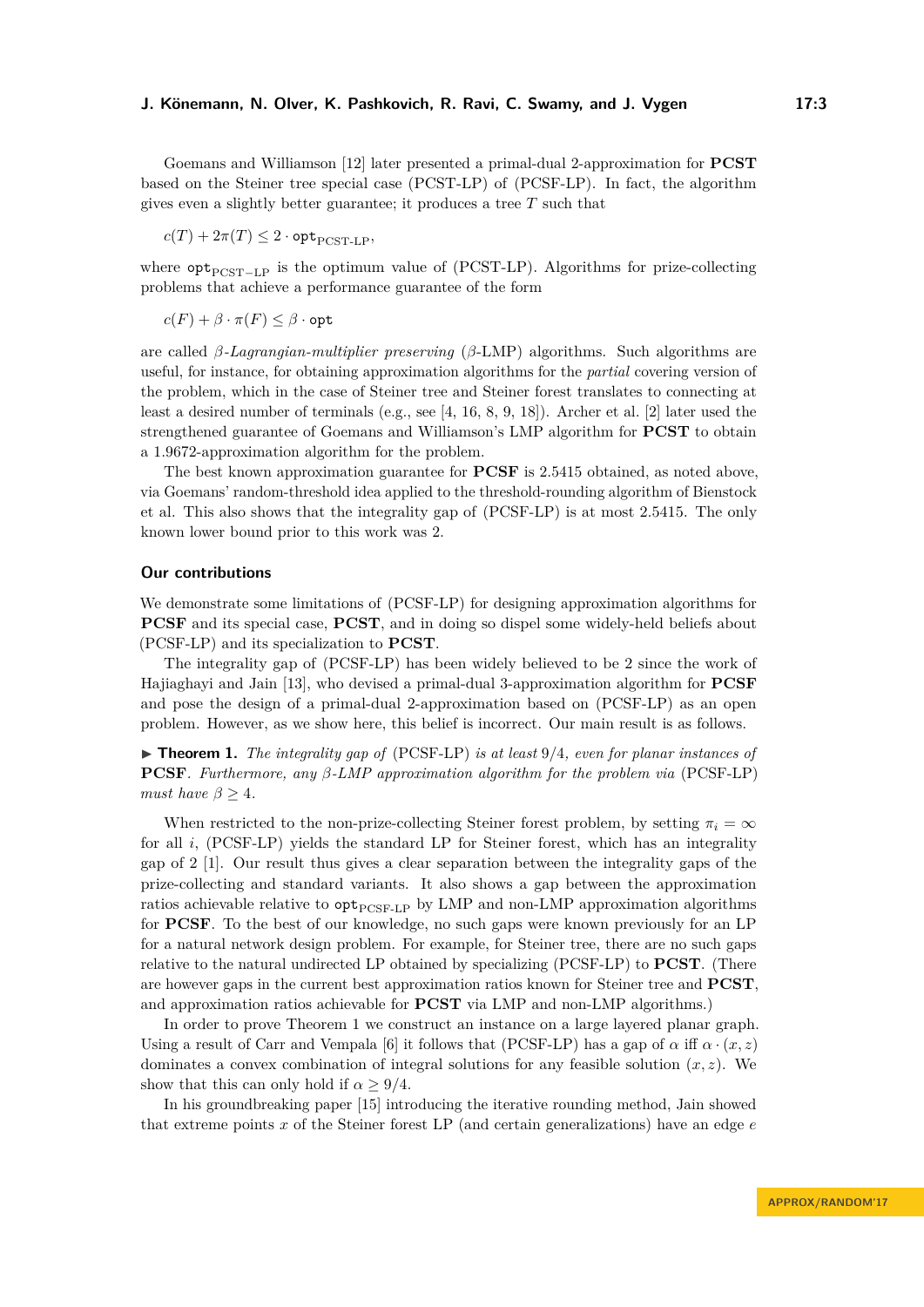## **17:4 On the Integrality Gap of the Prize-Collecting Steiner Forest LP**

with  $x_e = 0$  or  $x_e \ge 1/2$ . This then immediately yields a 2-approximation algorithm for the underlying problem, by iteratively deleting an edge of value zero or rounding up an edge of value at least half to one and proceeding on the residual instance. Again, it was long believed that a similar structural result holds for **PCST**: extreme points of (PCST-LP) have an edge variable of value 0, or a variable of value at least 1*/*2. In fact, there were even stronger conjectures that envisioned the existence of a *z*-variable with value 1 in the case where all edge variables had positive value less than 1*/*2. We refute these conjectures.

<span id="page-3-0"></span>I **Theorem 2.** *There exists an instance of* **PCST** *where (PCST-LP) has an extreme point with all edge variables positive and all variables having value at most* 1*/*3*.*

In [\[14\]](#page-10-14) it was shown, that for every vertex  $(x, z)$  of [\(PCSF-LP\)](#page-1-0) (and hence also (PCST-LP)) where *x* is positive, there is at least one variable of value at least 1*/*3. Moreover for [\(PCSF-LP\)](#page-1-0) this result is tight, i.e. there are instances of **PCSF** such that for some vertex  $(x, z)$  of [\(PCSF-LP\)](#page-1-0), we have  $x > 0$  and all coordinates are at most 1/3. However, no such example was known for (PCST-LP). We provide such an example for **PCST**, showing that the 1*/*3 upper bound on variable values is tight also for (PCST-LP).

## **2 The Integrality Gap for PCSF**

## **2.1 Lower Bound on the Integrality Gap**

We start proving Theorem [1](#page-2-0) by describing the graph for our instance. Let *P* be a planar *n*-node 3-regular 3-edge-connected graph (for some large enough *n* to be determined later). Note that such graphs exist for arbitrarily large *n*; e.g., the graphs of simple 3-dimensional polytopes (such as planar duals of triangulations of a sphere) have these properties; they are 3-connected by Steinitz's theorem [\[19\]](#page-11-3).

We obtain  $H$  from  $P$  by subdividing every edge  $e$  of  $P$ , so that  $e$  is replaced by a corresponding path with  $n$  internal nodes. Let  $r$  denote an arbitrary degree-3 node in  $H$ , and call it the root. Define  $H^{(0)} := H$  and obtain  $H^{(i)}$  from  $H^{(i-1)}$  by attaching a copy of *H* to each degree-2 node *v* in  $H^{(i-1)}$ , identifying the root node of the copy with *v*; we call this the *copy of H* with root *v*. We also define the *parent* of any node  $u \neq v$  in this copy to be *v*. In the end, we let  $G := H^{(k)}$  for some large *k*, and we let  $r_0$  be the node corresponding to the root of  $H^{(0)}$ . Figure [1](#page-4-0) gives an example of this construction. Note that each copy of *H* can be thought of as a subgraph of *G*.

Next, let us define the source-sink pairs. We introduce a source-sink pair *s, t* whenever *s* and  $t$  are degree-3 nodes in the same copy of  $H$ . We also introduce a source-sink pair  $r_0$ ,  $t_0$ whenever *t* is a degree-2 node in *G*.

Now let  $x_e := 1/3$ , for all  $e \in E$ ,  $z_{uv} := 0$  if *u* and *v* are degree-3 nodes in the same copy of *H*, and  $z_{uv} := 1/3$  otherwise. (Here and henceforth, we abuse notation slightly and index *z* by the source-sink terminal pair that it corresponds to.) Clearly,  $(x, z)$  is a feasible solution for [\(PCSF-LP\)](#page-1-0) by the 3-edge-connectivity of *G*.

Let  $\alpha$  be the integrality gap of [\(PCSF-LP\)](#page-1-0). By [\[6\]](#page-10-12) there is a collection of forests  $F_1, \ldots, F_q$ in *G* (the same forest could appear multiple times in the collection) such that picking a forest *F* uniformly at random from  $F_1, \ldots, F_q$  satisfies

(a)  $\mathbb{P}\left[e \in F\right] \leq \frac{\alpha}{3}$  for all  $e \in E$ , and

**(b)** Letting  $u \sim_F v$  denote the event that *u* and *v* are connected in *F*, for all  $u, v \in V(G)$ , we have

$$
\mathbb{P}\left[u \sim_F v\right] \ge (1 - \alpha z_{uv}) = \begin{cases} 1 & \text{if } u, v \text{ are degree-3 nodes in the same copy of } H, \\ 1 - \frac{\alpha}{3} & \text{if } u = r_0 \text{ and } v \text{ is a degree-2 node in } G. \end{cases}
$$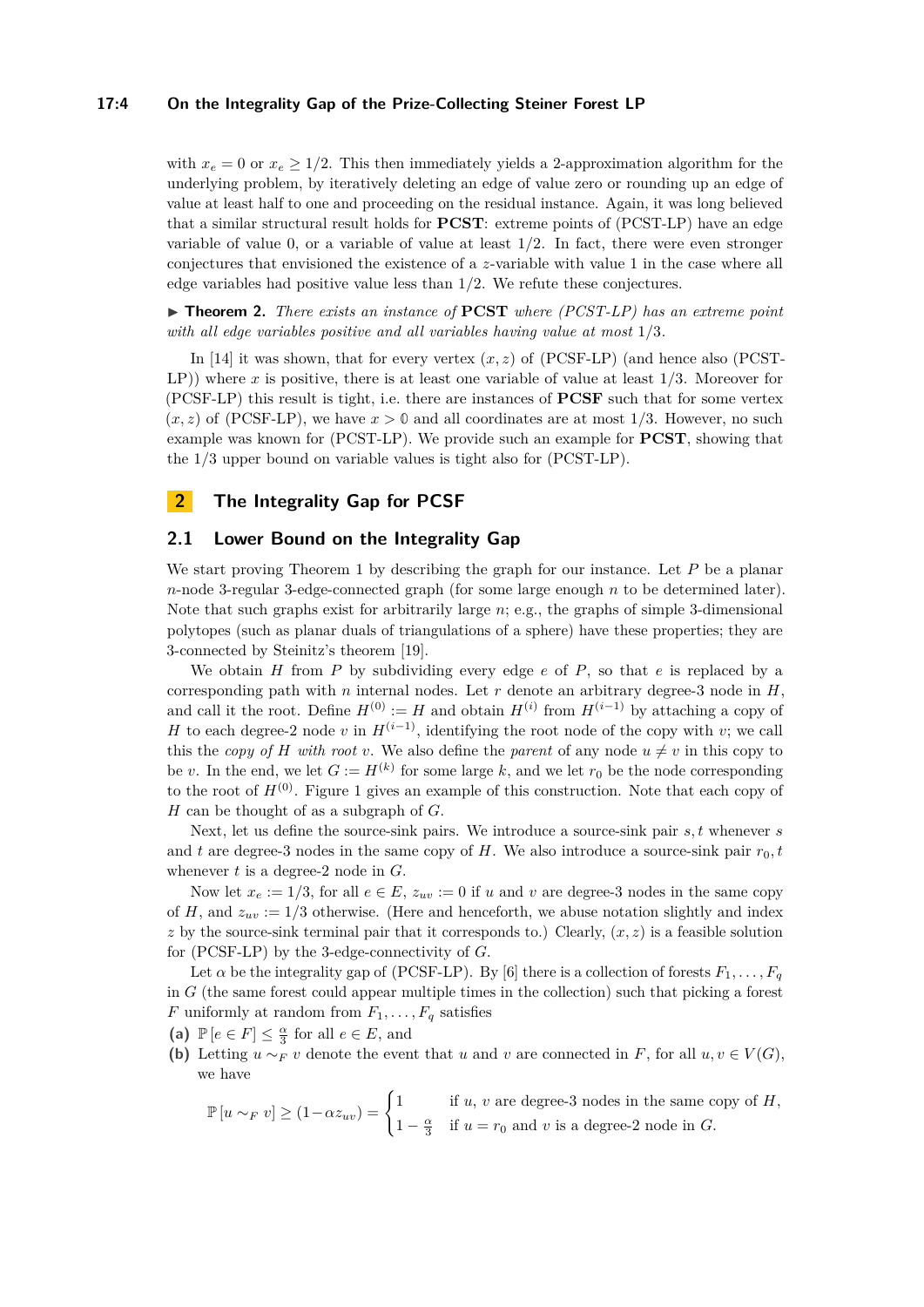<span id="page-4-0"></span>

**Figure 1** Taking  $n = 4$ , and hence *P* to be the complete graph on 4 vertices, the resulting graph  $H^{(1)}$  is shown.

We begin by observing that we may assume that each forest  $F_1, \ldots, F_q$  induces a tree when restricted to any of the copies of  $H$  in  $G$ . For consider any  $F_i$ , and a copy of  $H$  with root *v*; call this  $H'$ . Every degree-3 node in  $H'$  is connected to *v* in  $F_i$ , by requirement (b). So consider any degree-2 node  $u$  in  $H'$ . If  $u$  is not connected to a degree-3 node of  $H'$  (and hence to *v*) in  $F_i$ , then any edges of  $F_i$  adjacent to *u* can be safely deleted without destroying any connectivity amongst the source-sink pairs of the instance.

The argument will show that if  $\alpha$  is too small, not all degree-2 nodes can be connected to  $r<sub>0</sub>$  with high enough probability. More precisely, we will show a geometrically decreasing probability, in  $k$ . The intuition is roughly as follows. Consider a copy  $H'$  of  $H$  with root *u*, where  $u \neq r_0$ . Almost all of the degree-2 nodes of *H*<sup> $\prime$ </sup> that are connected to *u* in *F* will have degree 2 in  $F$ , since  $F[H']$  is a tree and  $H'$  is made up of long paths. This is rather wasteful, since both edges adjacent to a typical degree-2 node *v* are used to connect; as each edge appears with probability  $\alpha/3$ , *v* can only be part of *F* (and hence connected to *u*) with probability about  $\alpha/3$ . Moreover, we will show that even conditioned on the event that *u* is *not* connected to  $r_0$ , there will be some choice of *v* such that *v* is connected to *u* in *F* with probability around 2*/*3 (see [\(2\)](#page-4-1) in Claim [3\)](#page-4-2). This is again a waste in terms of connectivity to  $r_0$ . If  $p_i$  denotes the worst connectivity probability amongst nodes in  $H^{(i)}$  in the construction, we have

 $p_{i+1} \lessapprox \frac{\alpha}{3} - \frac{2}{3}$  $((5)$  $((5)$  is a more precise version of this inequality)

If  $\alpha$  < 9/4, this decreases geometrically, providing a counterexample for *n* large enough.

For now, let us introduce an abstract event *I* (that the reader may think of as "an ancestor of node *v* is not connected to  $r_0$ " motivated by the above discussion).

<span id="page-4-2"></span> $\triangleright$  **Claim 3.** Let a forest F be picked uniformly at random from  $F_1, \ldots, F_q$ , let I be an event *with*  $\mathbb{P}[I] > 0$  *and let*  $H'$  *be a copy of*  $H$  *in*  $G$ *. Then there exists a degree-2 node v in*  $H'$ *such that*

<span id="page-4-3"></span>
$$
\mathbb{P}\left[\deg_{F[H']}(v) = 1\right] \le \frac{2}{n} \tag{1}
$$

<span id="page-4-1"></span>*and*

$$
\mathbb{P}\left[Q_v \subseteq F \mid I\right] \ge \frac{2(n-1)}{3n},\tag{2}
$$

where  $Q_v$  is the path in  $H'$  corresponding to the edge of  $P$  containing  $v$ .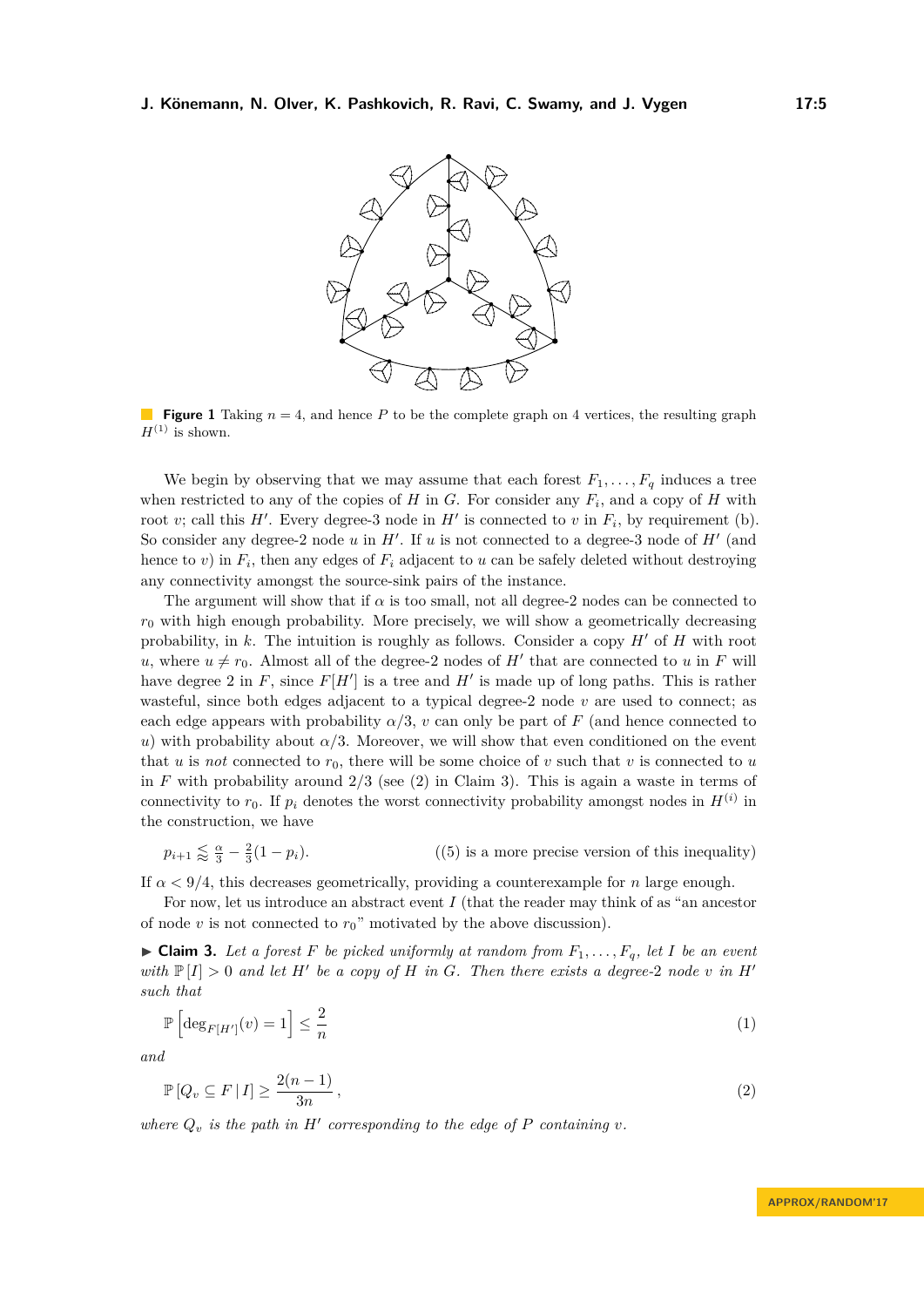#### **17:6 On the Integrality Gap of the Prize-Collecting Steiner Forest LP**

**Proof.** The event *I* corresponds to a nonempty multiset  $\mathcal{F} \subseteq \{F_1, \ldots, F_q\}$  of the forests. Each of  $F_1[H']$ , ...,  $F_q[H']$  is a tree, by our earlier assumption, and so each of them naturally induce a spanning tree of *P*. More precisely, for each  $e \in E(P)$ , let  $Q_e$  denote the corresponding path in  $H'$ ; then  ${e \in E(P) : Q_e \subseteq F_i[H'] }$  is a spanning tree for each *i*. Thus

$$
\sum_{e \in E(P)} |\{F' \in \mathcal{F} : Q_e \subseteq F'\}| = \sum_{F' \in \mathcal{F}} |\{e \in E(P) : Q_e \subseteq F'\}| = \sum_{F' \in \mathcal{F}} (n-1) = |\mathcal{F}|(n-1).
$$

So there is an edge  $f \in E(P)$  for which

$$
\mathbb{P}[Q_f \subseteq F | I] = \frac{|\{F' \in \mathcal{F} : Q_f \subseteq F'\}|}{|\mathcal{F}|} \ge \frac{(n-1)}{|E(P)|} = \frac{2(n-1)}{3n}.
$$

At most two of the nodes on  $Q_f$  are leaves in any of  $F_1[H']$ , ...,  $F_q[H']$  (again since they are all trees). The total number of degree-2 nodes in  $H'$  lying on  $Q_f$  is *n*, so there exists a degree-2 node *v* in *H*<sup> $\prime$ </sup> such that  $v \in Q_f$  and  $\mathbb{P}\left[\deg_{F[H']}(v) = 1\right] \leq \frac{2}{n}$ . J

<span id="page-5-2"></span> $\triangleright$  **Claim 4.** Let  $\epsilon > 0$  be given. Then for *n* and *k* chosen sufficiently large, there exists a *degree-*2 *node u in G such that*

$$
\mathbb{P}\left[u \sim_F r_0\right] \leq \alpha - 2 + \epsilon \,,
$$

*where*  $F$  *is a uniformly random forest from*  $F_1, \ldots, F_q$ .

**Proof.** Consider the root copy  $H^{(0)}$  of *H*, with root  $r_0$ . Set  $H_0 = H^{(0)}$ . Pick a degree-2 node *v* in  $H_0$  that satisfies [\(1\)](#page-4-3) in Claim [3](#page-4-2) for the trivial event  $I := \{r_0 \sim_F r_0\}$  and  $H' := H_0$ . Let  $r_1 := v$ . Note that

$$
\mathbb{P}[r_1 \sim_F r_0] = \mathbb{P}\left[\deg_{F[H_0]}(r_1) = 2\right] + \mathbb{P}\left[\deg_{F[H_0]}(r_1) = 1\right] \le \frac{\alpha}{3} + \frac{2}{n} < 1.
$$

The first inequality follows from (a) and [\(1\)](#page-4-3), and the second since  $\alpha \leq 2.5415$ . Therefore  $\mathbb{P}[r_1 \not\sim_F r_0] > 0.$ 

Suppose that we have defined  $(H_0, r_1), (H_1, r_2), \ldots, (H_{i-1}, r_i)$  for some *i* with  $1 \leq i \leq k$ , such that the following hold for all  $1 \leq j \leq i$ : (i)  $r_j$  is a degree-2 node in  $H_{j-1}$ , and  $r_{j-1}$ is the root of  $H_{j-1}$ ; (ii)  $\mathbb{P}[r_{j-1} \not\sim_F r_0] > 0$  if  $j \geq 2$ ; (iii) if  $j \geq 2$ , then [\(1\)](#page-4-3) and [\(2\)](#page-4-1) hold in Claim [3](#page-4-2) for  $H' = H_{j-1}$ ,  $I = \{r_{j-1} \not\sim_F r_0\}$  and  $v = r_j$ . We now show how to define  $H_i$  and  $r_{i+1}$  such that the above properties continue to hold for  $j = i + 1$ .

First, set  $H_i$  to be the copy of  $H$  whose root is  $r_i$ . We have  $\mathbb{P}[r_i \not\sim_F r_0] \geq \mathbb{P}[r_{i-1} \not\sim_F r_0] >$ 0, so property (ii) continues to hold. Given this, pick a degree-2 node  $v$  in  $H_i$  that satisfies [\(1\)](#page-4-3) and [\(2\)](#page-4-1) in Claim [3](#page-4-2) for the event  $I := \{r_i \nsim_F r_0\}$  and  $H' := H_i$ . Set  $r_{i+1} := v$ . Thus, properties (i) and (iii) continue to hold as well.

For  $j \in \{0, \ldots, k\}$ , due to the choice of  $r_{j+1}$  and [\(1\)](#page-4-3), we have  $\mathbb{P}\left[\deg_{F[H_j]}(r_{j+1})=1\right] \leq \frac{2}{n}$ and thus

<span id="page-5-0"></span>
$$
\mathbb{P}\left[r_{j+1} \sim_F r_j\right] = \mathbb{P}\left[\deg_{F[H_j]}(r_{j+1}) = 2\right] + \mathbb{P}\left[\deg_{F[H_j]}(r_{j+1}) = 1\right] \le \frac{\alpha}{3} + \frac{2}{n}.
$$
 (3)

For  $j \in \{1, \ldots, k\}$ , due to [\(2\)](#page-4-1) and the choice of  $r_{j+1}$ , we get

<span id="page-5-1"></span>
$$
\mathbb{P}\left[Q_{r_{j+1}} \subseteq F \land r_j \not\sim_F r_0\right] = \mathbb{P}\left[Q_{r_{j+1}} \subseteq F \mid r_j \not\sim_F r_0\right] \cdot \mathbb{P}\left[r_j \not\sim_F r_0\right]
$$

$$
\geq \frac{2(n-1)}{3n} \mathbb{P}\left[r_j \not\sim_F r_0\right]
$$

$$
\geq \frac{2}{3} \left(1 - \mathbb{P}\left[r_j \sim_F r_0\right]\right) - \frac{2}{3n}.
$$
(4)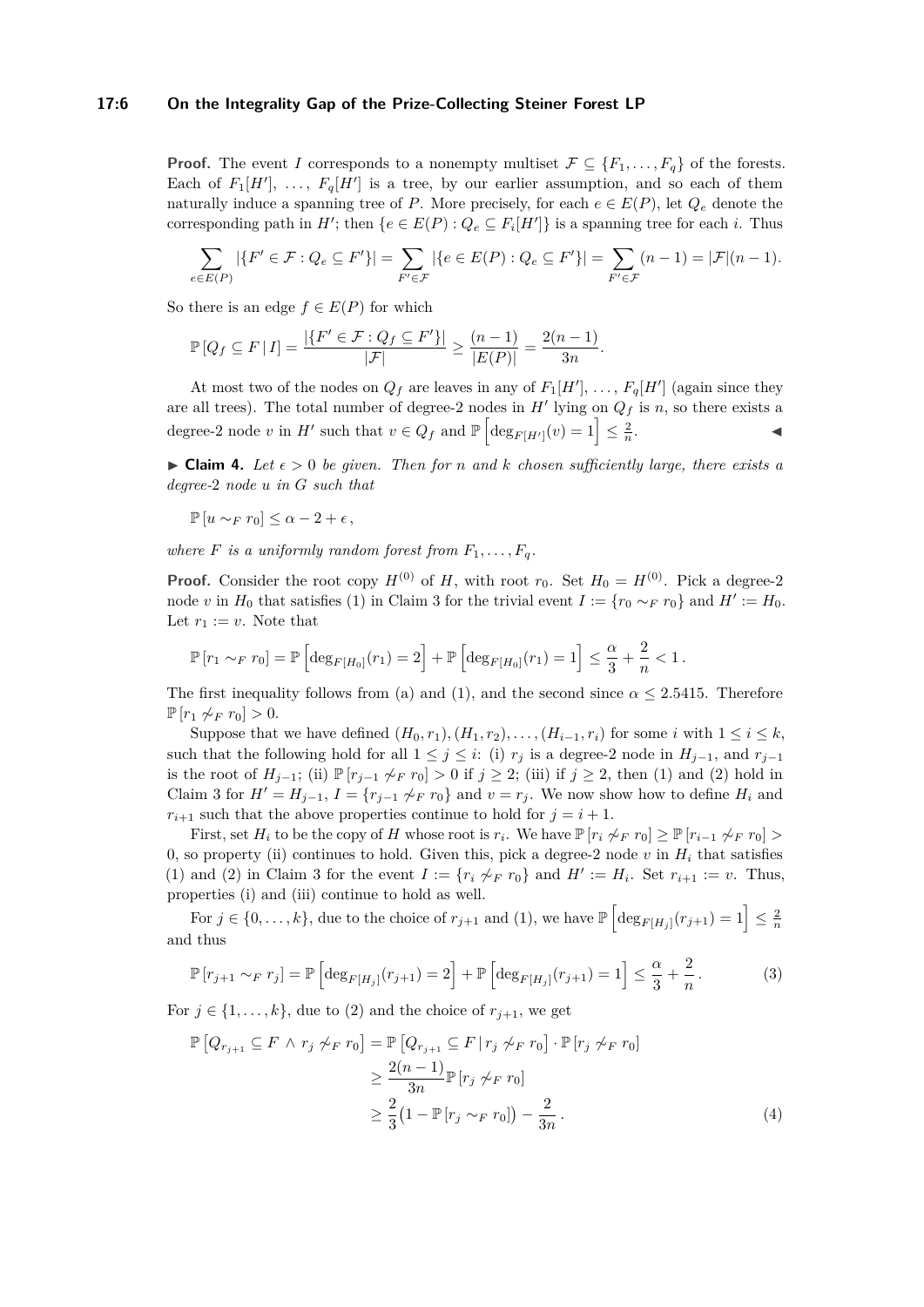Hence, for  $j \in \{0, ..., k\},\$ 

<span id="page-6-0"></span>
$$
\mathbb{P}\left[r_{j+1} \sim_F r_0\right] = \mathbb{P}\left[r_{j+1} \sim_F r_j \land r_j \sim_F r_0\right]
$$
  
\n
$$
= \mathbb{P}\left[r_{j+1} \sim_F r_j\right] - \mathbb{P}\left[r_{j+1} \sim_F r_j \land r_j \not\sim_F r_0\right]
$$
  
\n
$$
\leq \mathbb{P}\left[r_{j+1} \sim_F r_j\right] - \mathbb{P}\left[Q_{r_{j+1}} \subseteq F \land r_j \not\sim_F r_0\right]
$$
  
\n
$$
\leq \frac{\alpha}{3} + \frac{2}{n} - \frac{2}{3} + \frac{2}{3} \mathbb{P}\left[r_j \sim_F r_0\right] + \frac{2}{3n},
$$
\n(5)

where the first inequality follows from the fact that  $r_{j+1} \sim_F r_j$  holds whenever  $Q_{r_{j+1}} \subseteq F$ holds, and the second inequality follows from  $(3)$  and  $(4)$ .

Expanding the recursion, we get

$$
\mathbb{P}[r_{k+1} \sim_F r_0] \le \left(\frac{\alpha - 2}{3} + \frac{8}{3n}\right) \sum_{i=0}^k \left(\frac{2}{3}\right)^i + \left(\frac{2}{3}\right)^{k+1},
$$

so for *n* and *k* large enough we obtain

$$
\mathbb{P}\left[r_{k+1} \sim_F r_0\right] \le \left(\frac{\alpha - 2}{3} + \frac{\epsilon}{6}\right) \sum_{i=0}^{\infty} \left(\frac{2}{3}\right)^i + \frac{\epsilon}{2} = \alpha - 2 + \epsilon.
$$

Since  $u := r_{k+1}$  is a degree-2 node in *G*, the proof is complete.

Now, we can prove the first part of Theorem [1.](#page-2-0) By Claim [4](#page-5-2) and property (b) of the collection of forests, we get the inequality

 $\alpha - 2 \geq 1 - \alpha/3$ ,

leading to  $\alpha > 9/4$ .

## **2.2 The Integrality Gap is Tight for the Construction**

We note that for any  $n$  and  $k$ , the **PCSF** instance given by our construction has integrality gap at most 9*/*4. More generally, we show that the integrality gap over **PCSF** instances which admit a feasible solution  $(x, z)$  to [\(PCSF-LP\)](#page-1-0) with  $z_i \in \{0, 1/3\}$  for all *i*, is at most 9*/*4. (That is, the maximum ratio between the optimal values of the IP and the LP for such instances is at most 9*/*4.) This nicely complements our integrality-gap lower bound, and shows that our analysis above is tight (for such instances).

To show the first statement, we simply provide a distribution over forests  $F_1, \ldots, F_q$ satisfying (a) and (b). (The next paragraph, which proves the second claim above, gives another proof.) Since  $(2(n-1)/(3n)) \cdot 1$  is in the spanning tree polytope of *P*, there is a list of spanning trees such that every edge is contained in less than 2*/*3 of them. Consider the following distribution of forests. With probability  $3 - \alpha$  we pick one of these spanning trees of *P* uniformly at random and subdivide it to obtain a tree in *H*; we take this tree in each copy of *H* to obtain a (non-spanning) tree in *G*. With probability  $\alpha - 2$  we pick an arbitrary spanning tree of  $G$ . This random forest  $F$  satisfies

$$
\mathbb{P}\left[e \in F\right] \leq (\alpha - 2) \cdot 1 + (3 - \alpha) \cdot \frac{2}{3} = \frac{\alpha}{3}.
$$

Thus (a) holds for the above distribution. To see that (b) holds, note that for every degree-2 node *v* in *G* we have  $\mathbb{P}[v \sim_F r_0] \ge \alpha - 2 = 1 - \alpha/3$ .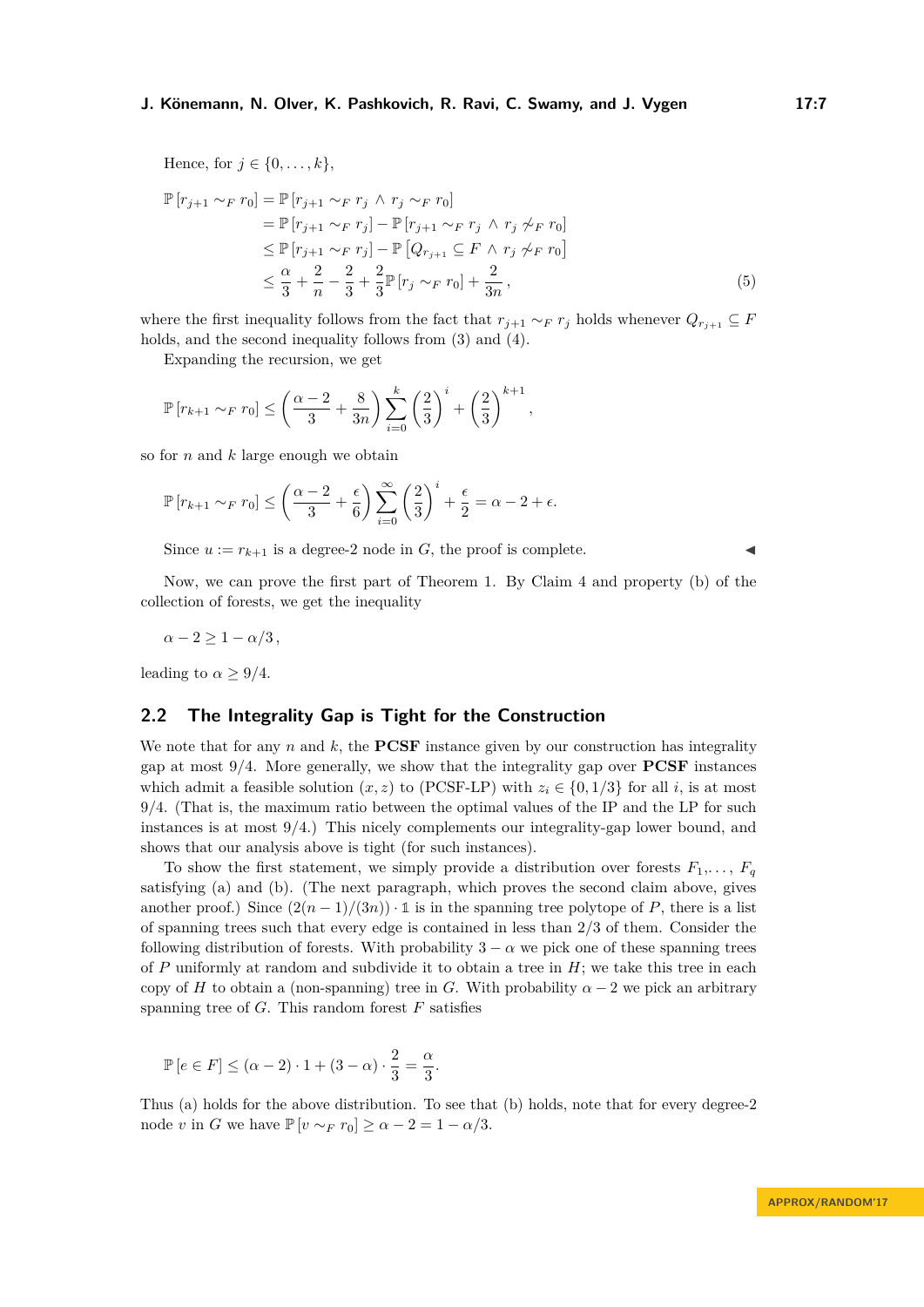### **17:8 On the Integrality Gap of the Prize-Collecting Steiner Forest LP**

For the second claim, we utilize threshold rounding to show that the integrality gap is at most 9*/*4 for such instances. Consider an instance of **PCSF** and a feasible point (*x, z*) for [\(PCSF-LP\)](#page-1-0) such that the values of *z*-variables are 0 or  $\gamma$  for some fixed  $\gamma$  with  $0 < \gamma < 1/2$ . Using [\[1,](#page-10-3) [12\]](#page-10-4), we can obtain an integer solution of cost at most  $2c^{\top}x + \pi^{\top}z/\gamma$  by paying the penalties for all pairs with a non-zero *z* value. We can also obtain a solution of cost at most  $2c^{\top}x/(1-\gamma)$  by connecting all pairs. Therefore, for any  $p \in [0,1]$ , we can obtain an integer solution of cost at most

$$
p\left(2c^{\top}x + \frac{\pi^{\top}z}{\gamma}\right) + (1-p)\left(\frac{2c^{\top}x}{1-\gamma}\right) \le \max\left\{\frac{2-2p\gamma}{1-\gamma}, \frac{p}{\gamma}\right\}(c^{\top}x + \pi^{\top}z)
$$

showing that the integrality gap is at most

$$
\mu := \min_{0 \le p \le 1} \max \left\{ \frac{2 - 2p\gamma}{1 - \gamma}, \frac{p}{\gamma} \right\}.
$$

The number  $\mu$  is at most  $2/(2\gamma^2 - \gamma + 1)$ , which is equal to 9/4 for  $\gamma = 1/3$ . Note that for  $\gamma = 1/4$  the  $2/(2\gamma^2 - \gamma + 1)$  achieves its maximum value of 16/7.

## <span id="page-7-0"></span>**2.3 Lagrangian-Multiplier Preserving Approximation Algorithms for PCSF**

Recall that a *β*-Lagrangian-multiplier-preserving (LMP) approximation algorithm for **PCSF** is an approximation algorithm that returns a forest *F* satisfying

$$
c(F) + \beta \cdot \pi(F) \leq \beta \cdot \mathsf{opt}.
$$

We show that we must have *β* ≥ 4 in order to obtain a *β*-LMP algorithm relative to the optimum of the LP-relaxation [\(PCSF-LP\)](#page-1-0), that is, to obtain the guarantee  $c(F) + \beta \cdot \pi(F) \leq$  $\beta$  · opt<sub>[PCSF-LP](#page-1-0)</sub>. To obtain this lower bound, we modify our earlier construction slightly. We construct  $G = H^{(k)}$  in a similar fashion as before, but we now choose P (the "base graph") to be an *n*-node *l*-regular *l*-edge-connected graph. Let  $x_e := 1/l$  for all  $e \in E$ , and let  $z_{uv} := 0$ if *u* and *v* are degree-*l* nodes in the same copy of *H*, and  $z_{uv} := 1 - 2/l$  otherwise.

By arguments similar to [\[6\]](#page-10-12) (see, e.g., the proof of Theorem 7.2 in [\[10\]](#page-10-15), and Theorem [8](#page-11-4) in the Appendix), one can show that if there exists a *β*-LMP approximation algorithm for **PCSF** relative to [\(PCSF-LP\)](#page-1-0) then there are forests  $F_1, \ldots, F_q$  in *G* (the same forest could appear multiple times) such that picking a forest *F* uniformly at random from  $F_1, \ldots, F_q$ satisfies

(a') 
$$
\mathbb{P}\left[e \in F\right] \leq \frac{\beta}{l}
$$
 for all  $e \in E$ , and

**(b')**  $\mathbb{P}[u \sim_F v] \geq (1 - z_{uv}) = \begin{cases} 1 & u, v \text{ are degree-}l \text{ nodes in the same copy of } H \\ 2 & u \text{ is even} \end{cases}$  $\frac{2}{l}$  if  $u = r_0$  and *v* is a degree-2 node in *G* for all  $u, v \in V(G)$ .

It is straightforward to obtain the analogues of Claim [3](#page-4-2) and Claim [4.](#page-5-2)

 $\triangleright$  **Claim 5.** Let a forest F be picked uniformly at random from  $F_1, \ldots, F_q$ , let I be an event *with*  $\mathbb{P}[I] > 0$  *and let*  $H'$  *be a copy of*  $H$  *in*  $G$ *. There exists a degree-2 node v in*  $H'$ *, such that*

$$
\mathbb{P}\left[\deg_{F[H']}(v) = 1\right] \le \frac{2}{n} \tag{6}
$$

*and*

$$
\mathbb{P}\left[Q_v \subseteq F \mid I\right] \ge \frac{2(n-1)}{\ln},\tag{7}
$$

where  $Q_v$  is the path in  $H'$  that contains  $v$  and corresponds to an edge of  $P$ .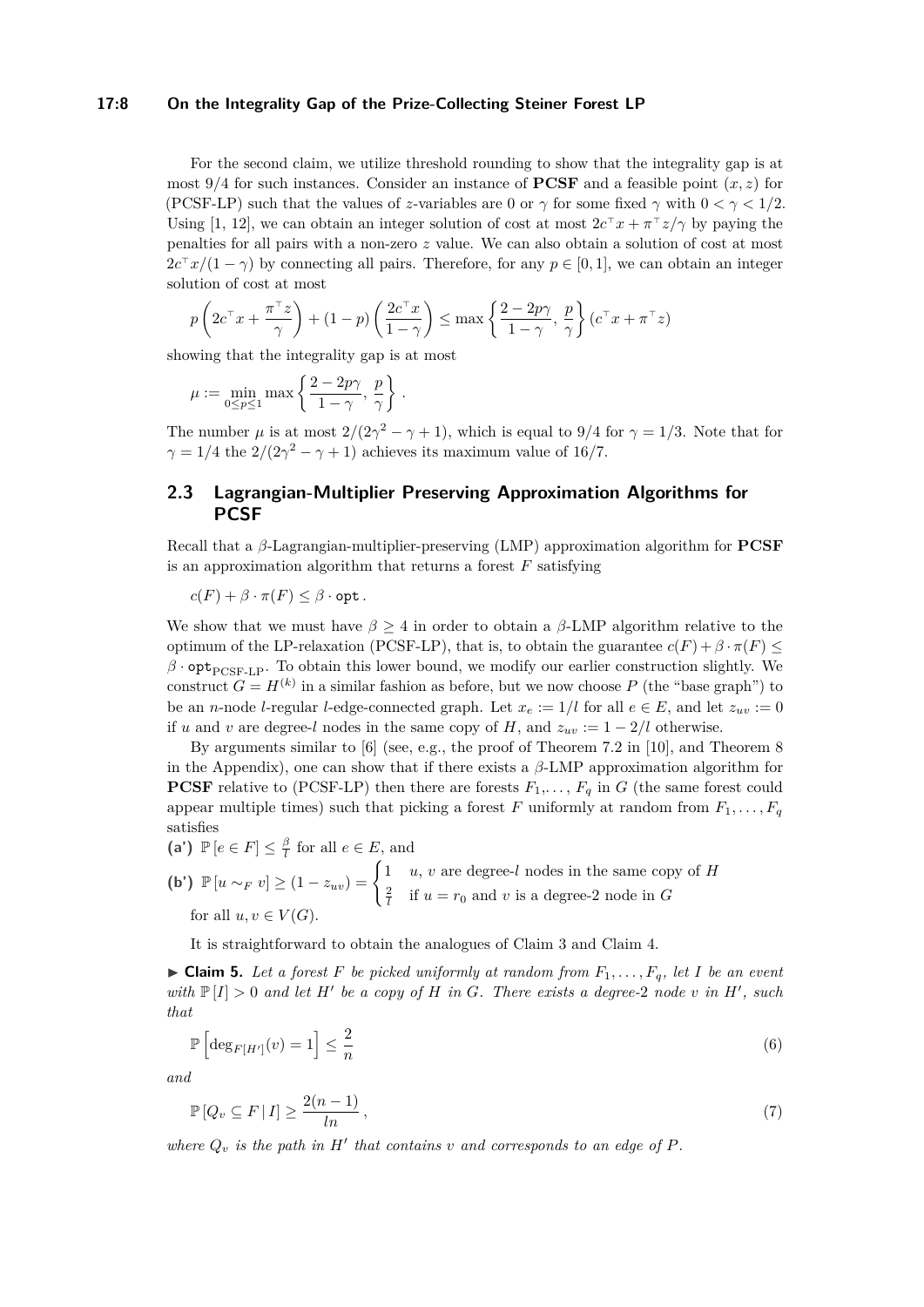<span id="page-8-1"></span>

**Figure 2** Here, each of the nodes  $v_1, \ldots, v_k$  corresponds to the gadget in Figure [3.](#page-9-0) Additionally, a cut  $\{r\}$  is marked as a tight constraint in (PCST-LP) for the constructed point  $(x, z)$ .  $x_e = 1/k$ for all edges *e*.

<span id="page-8-0"></span> $\triangleright$  **Claim 6.** Let  $\epsilon > 0$  be given. Then for *n* and *k* sufficiently large, and choosing F uniformly *at random from*  $F_1, \ldots, F_q$ *, there exists a degree-2 node u in G such that* 

$$
\mathbb{P}\left[u \sim_F r_0\right] \leq \frac{\beta - 2}{l - 2} + \epsilon.
$$

For the node *u* from Claim [6,](#page-8-0) we have  $(\beta - 2)/(l - 2) \ge \mathbb{P}[v \sim_F r_0] \ge 2/l$ . Thus,  $\beta$  is at least 4 − 4*/l*, which approaches 4 as *l* increases. This completes the proof of the second part of Theorem [1.](#page-2-0)

Moreover, the analysis is tight for the above construction. For a solution to [\(PCSF-LP\)](#page-1-0) where *z* takes on only two distinct values, say 0 and  $\gamma$ , threshold rounding shows that for  $\beta = 2 + 2\gamma < 4$  the desired collection of forests exists. However, for an unbounded number of distinct values of *z*, no constant-factor upper bound is known.

## **3** An Extreme Point for PCST with All Values at most  $\frac{1}{3}$

In this section we present a proof of Theorem [2.](#page-3-0) Take an integer  $k \geq 4$  and consider the graph  $G = (V, E)$  in Figure [2.](#page-8-1) Here, the nodes  $v_1, \ldots, v_k$  represent the gadgets shown in Figure [3.](#page-9-0) The gadget consists of ten nodes, and there are precisely four edges incident to a node in the gadget. We let r to be the root node and introduce a source-sink node pair  $(v, r)$ for every node  $v \in V \setminus \{r\}.$ 

In the case  $k = 6$ , the next claim proves Theorem [2.](#page-3-0)

<span id="page-8-2"></span> $\triangleright$  **Claim 7.** The following is an extreme point of (PCST-LP) for this instance:  $z_s = 0$ *and*  $z_u = 1 - 4/k$  *for every node u in*  $V \setminus \{r, s\}$ *. For the wavy edges in Figure* [3,](#page-9-0) *we have*  $x_{u_1u_2} := x_{u_3u_4} := x_{u_5u_6} := x_{u_7u_8} := x_{u_9u_{10}} := 2/k$ , and  $x_e = 1/k$  for all the other edges e.

**Proof.** It is straightforward to check that the defined point  $(x, z)$  is feasible. Let us show that the defined point  $(x, z)$  is a vertex of (PCST-LP). To show this, it is enough to provide a set of tight constraints in  $(PCST-LP)$  which uniquely define the above point  $(x, z)$ .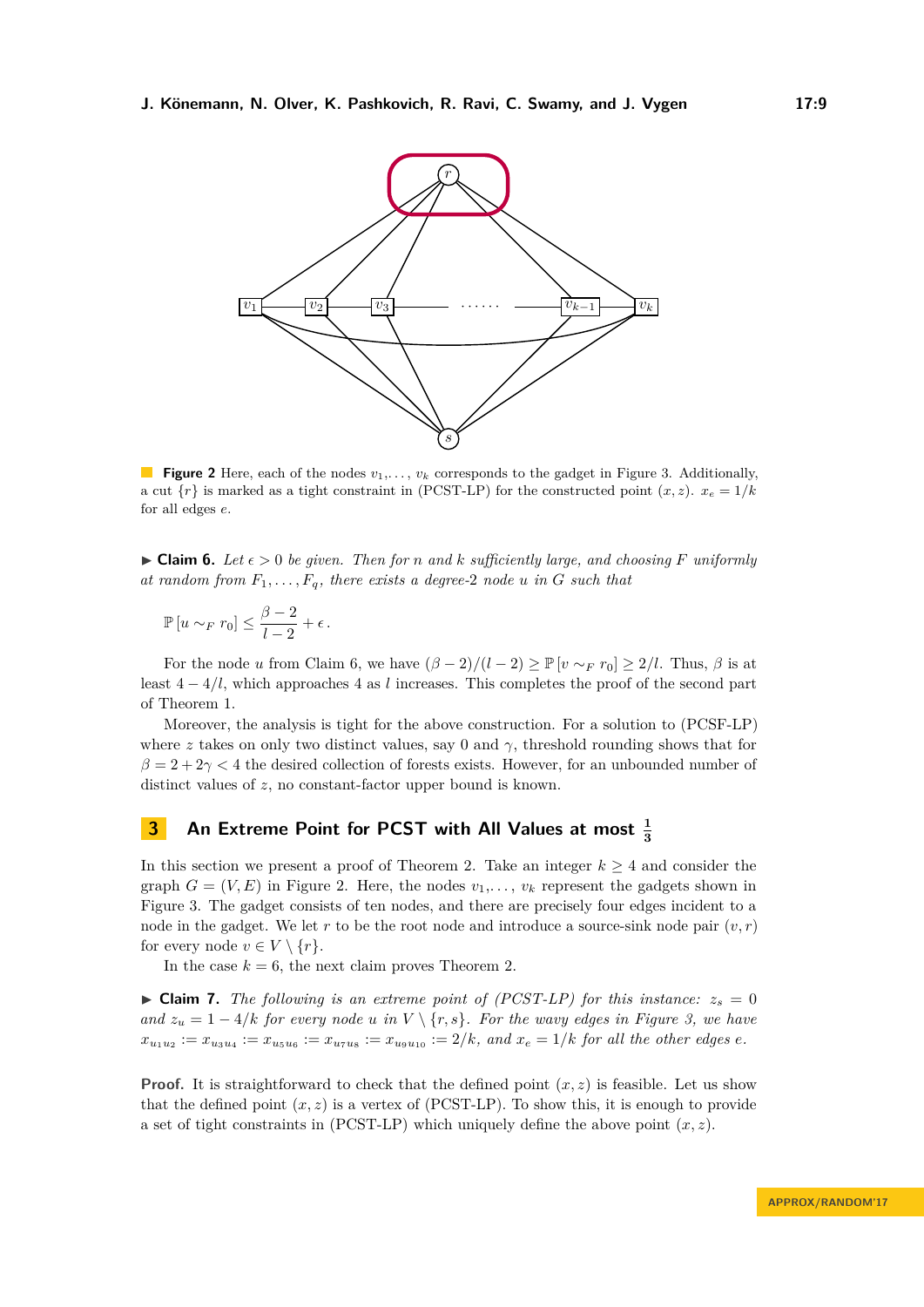## **17:10 On the Integrality Gap of the Prize-Collecting Steiner Forest LP**

<span id="page-9-0"></span>

**Figure 3** A gadget used for the construction in Figure [2.](#page-8-1) Additionally, the cuts are marked as tight constraints in (PCST-LP) for the constructed point  $(x, z)$ . For an edge  $e, x_e = 2/k$  if  $e$  is a wavy edge, and  $x_e = 1/k$  if it is a straight edge.

Let us consider the gadget in Figure [3.](#page-9-0) For each such gadget, the set of tight inequalities from (PCST-LP) contains the following constraints:

<span id="page-9-1"></span>

| $x(\delta(u_i)) + z_{u_i} = 1$                   | $\forall i \in \{1,\ldots,10\}$   | (8)  |
|--------------------------------------------------|-----------------------------------|------|
| $x(\delta({u_1,\ldots,u_{10}})) + z_{u_i} = 1$   | $\forall i \in \{1,\ldots,10\}$   | (9)  |
| $x(\delta({u_i, u_{i+1}})) + z_{u_i} = 1$        | $\forall i \in \{1, 3, 5, 7, 9\}$ | (10) |
| $x(\delta({u_1,\ldots,u_4})) + z_{u_1} = 1$      |                                   | (11) |
| $x(\delta({u_7,\ldots,u_{10}})) + z_{u_7} = 1$ . |                                   | (12) |

There are two more tight constraints which we use in the proof:

$$
x(\delta(r)) + z_s = 1 \tag{13}
$$

<span id="page-9-6"></span><span id="page-9-5"></span><span id="page-9-4"></span><span id="page-9-3"></span><span id="page-9-2"></span>
$$
z_s = 0.\t\t(14)
$$

Let us prove that the constraints  $(8)$ – $(14)$  define the point  $(x, z)$  from Claim [7.](#page-8-2) First, let us consider a gadget in Figure [3.](#page-9-0) It is clear that [\(9\)](#page-9-3) implies  $z_{u_1} = \ldots = z_{u_{10}}$ . By [\(8\)](#page-9-1) and  $(10)$ , we get

$$
2x_{u_1u_2} = x(\delta(u_1)) + x(\delta(u_2)) - x(\delta(\{u_1, u_2\})) = (1 - z_{u_1}) + (1 - z_{u_1}) - (1 - z_{u_1}) = (1 - z_{u_1}),
$$

and hence  $x_{u_1u_2} = (1 - z_{u_1})/2$ . Similarly, we obtain  $x_{u_1u_2} = x_{u_3u_4} = \ldots = x_{u_9u_{10}} =$  $(1-z_{u_1})/2.$ 

Now, we have

$$
x_{u_3u_5} + x_{u_2u_3} = x(\delta(u_3)) - x_{u_3u_4} = (1 - z_{u_1})/2
$$
  
\n
$$
x_{u_2u_3} + x_{u_2u_5} = x(\delta(u_2)) - x_{u_1u_2} = (1 - z_{u_1})/2
$$
  
\n
$$
x_{u_2u_5} + x_{u_3u_5} = x(\delta(u_5)) - x_{u_5u_6} = (1 - z_{u_1})/2,
$$

implying  $x_{u_2u_3} = x_{u_2u_5} = x_{u_3u_5} = (1 - z_{u_1})/4$ . Similarly,  $x_{u_6u_7} = x_{u_6u_{10}} = x_{u_7u_{10}} =$  $(1 - z_{u_1})/4.$ 

By  $(10)$  and  $(11)$ , we get

$$
2x_{u_1u_4}=x(\delta(\{u_1,u_2\}))+x(\delta(\{u_3,u_4\})) - x(\delta(\{u_1,\ldots,u_4\})) - 2x_{u_2u_3} = (1-z_{u_1})/2,
$$

showing  $x_{u_1u_4} = (1 - z_{u_1})/4$ . Similarly, we get  $x_{u_8u_9} = (1 - z_{u_1})/4$ . From here, it is straightforward to show that all straight edges in Figure [3](#page-9-0) have value  $(1 - z_{u_1})/4$  and all wavy edges have value  $(1 - z_{u_1})/2$ .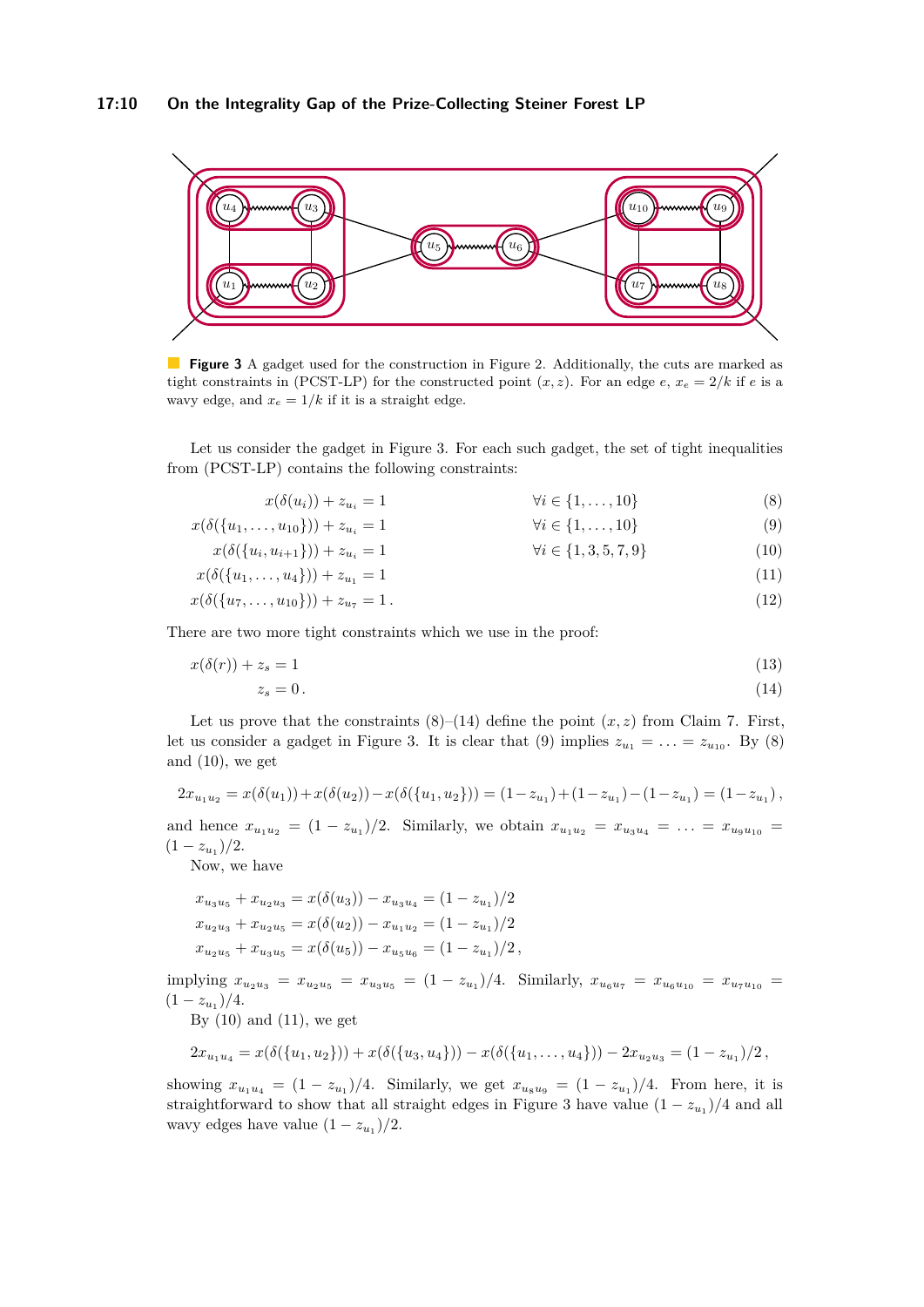Consider the graph in Figure [2.](#page-8-1) Due to the edge  $v_1v_2$ , the straight edges in the gadget associated to  $v_1$  have the same x value as the straight edges in the gadget associated to  $v_2$ . Thus, due to the cycle  $v_1v_2...v_k$  the straight edges in all gadgets have the same x value. To finish the proof use  $(13)$  and  $(14)$ .

**Acknowledgement.** We would like to thank Hausdorff Research Institute for Mathematics. This research was initiated during the Hausdorff Trimester Program "Combinatorial Optimization".

#### **References**

- <span id="page-10-3"></span>**1** A. Agrawal, P. Klein, and R. Ravi. When trees collide: an approximation algorithm for the generalized Steiner problem on networks. *SIAM Journal on Computing*, 24(3):440–456, 1995.
- <span id="page-10-10"></span>**2** A. Archer, M. Bateni, M. Hajiaghayi, and H. Karloff. Improved approximation algorithms for prize-collecting Steiner tree and TSP. *SIAM Journal on Computing*, 40(2):309–332, 2011.
- <span id="page-10-5"></span>**3** D. Bienstock, M. X. Goemans, D. Simchi-Levi, and D. Williamson. A note on the prize collecting traveling salesman problem. *Mathematical Programming*, 59(1):413–420, 1993.
- <span id="page-10-6"></span>**4** A. Blum, R. Ravi, and S. Vempala. A constant-factor approximation algorithm for the *k*-MST problem. *Journal of Computer and System Sciences*, 58(1):101–108, 1999.
- <span id="page-10-1"></span>**5** J. Byrka, F. Grandoni, T. Rothvoss, and L. Sanità. Steiner tree approximation via iterative randomized rounding. *Journal of the ACM*, 60(1):6, 2013.
- <span id="page-10-12"></span>**6** R. D. Carr and S. Vempala. On the Held-Karp relaxation for the asymmetric and symmetric traveling salesman problems. *Mathematical Programming A*, 100:569–587, 2004.
- <span id="page-10-0"></span>**7** M. Chlebík and J. Chlebíková. The Steiner tree problem on graphs: Inapproximability results. *Theoretical Computer Science*, 406(3):207–214, 2008. [doi:10.1016/j.tcs.2008.](http://dx.doi.org/10.1016/j.tcs.2008.06.046) [06.046](http://dx.doi.org/10.1016/j.tcs.2008.06.046).
- <span id="page-10-8"></span>**8** F. A. Chudak, T. Roughgarden, and D. P. Williamson. Approximate *k*-MSTs and *k*-Steiner trees via the primal-dual method and Lagrangean relaxation. *Mathematical Programming*, 100(2):411–421, 2004.
- <span id="page-10-9"></span>**9** N. Garg. Saving an epsilon: a 2-approximation algorithm for the *k*-MST problem in graphs. In *Proceedings of the 37th ACM Symposium on Theory of Computing*, pages 396–402, 2005.
- <span id="page-10-15"></span>**10** K. Georgiou and C. Swamy. Black-box reductions for cost-sharing mechanism design. *Games and Economic Behavior*, 2013. [doi:10.1016/j.geb.2013.08.012](http://dx.doi.org/10.1016/j.geb.2013.08.012).
- <span id="page-10-2"></span>**11** M. X. Goemans, N. Olver, T. Rothvoß, and R. Zenklusen. Matroids and integrality gaps for hypergraphic Steiner tree relaxations. In *Proceedings of the 44th ACM Symposium on Theory of Computing*, pages 1161–1176, 2012.
- <span id="page-10-4"></span>**12** M. X. Goemans and D. P. Williamson. A general approximation technique for constrained forest problems. *SIAM Journal on Computing*, 24(2):296–317, 1995.
- <span id="page-10-11"></span>**13** M. Hajiaghayi and K. Jain. The prize-collecting generalized Steiner tree problem via a new approach of primal-dual schema. In *Proceedings of the Seventeenth Annual ACM-SIAM Symposium on Discrete Algorithms*, pages 631–640, 2006.
- <span id="page-10-14"></span>**14** M. Hajiaghayi and A. Nasri. Prize-collecting Steiner networks via iterative rounding. In *Theoretical Informatics: LATIN 2010*, pages 515–526. Springer, 2010.
- <span id="page-10-13"></span>**15** K. Jain. A factor 2 approximation algorithm for the generalized Steiner network problem. *Combinatorica*, 21(1):39–60, 2001. [doi:10.1007/s004930170004](http://dx.doi.org/10.1007/s004930170004).
- <span id="page-10-7"></span>**16** K. Jain and V. V. Vazirani. Approximation algorithms for metric facility location and kmedian problems using the primal-dual schema and Lagrangian relaxation. *Journal of the ACM*, 48(2):274–296, 2001.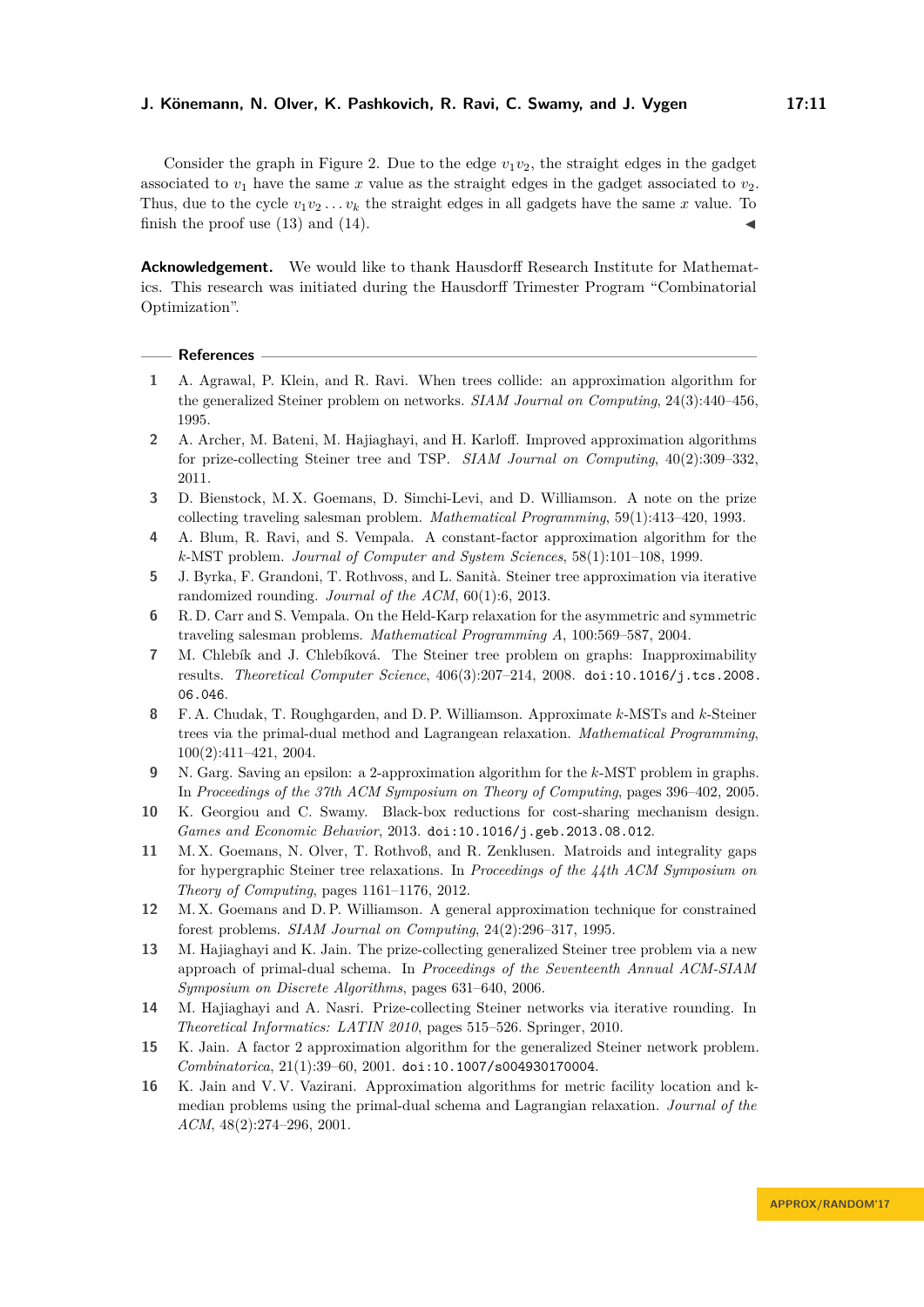### **17:12 On the Integrality Gap of the Prize-Collecting Steiner Forest LP**

- <span id="page-11-0"></span>**17** R. M. Karp. Reducibility among combinatorial problems. In *Complexity of Computer Computations*, pages 85–103. Springer, 1972.
- <span id="page-11-2"></span>**18** J. Könemann, O. Parekh, and D. Segev. A unified approach to approximating partial covering problems. *Algorithmica*, 59(4):489–509, 2011.
- <span id="page-11-3"></span>**19** E. Steinitz. Polyeder und Raumeinteilungen. In *Enzyclopädie der Mathematischen Wissenschaften, vol. 3, Geometrie, erster Teil, zweite Hälfte*, pages 1–139. Teubner, 1922.
- <span id="page-11-1"></span>**20** D. P. Williamson and D. B. Shmoys. *The Design of Approximation Algorithms*. Cambridge University Press, 2010.

## **A Implications of an LMP Approximation Algorithm for PCSF**

We adapt the arguments in [\[6\]](#page-10-12) to show that a *β*-LMP approximation relative to [\(PCSF-LP\)](#page-1-0) implies that any fractional solution  $(x, z)$  to [\(PCSF-LP\)](#page-1-0) can be translated to a distribution over integral solutions to [\(PCSF-LP\)](#page-1-0) satisfying certain properties; this implies the existence of the forests  $F_1, \ldots, F_q$  in Section [2.3.](#page-7-0) The arguments below are known (see, e.g., the proof of Theorem 7.2 in [\[10\]](#page-10-15)); we include them for completeness.

Let  $G = (V, E), \{c_e \ge 0\}_{e \in E}, \{(s_i, t_i, \pi_i)\}_{i=1}^k$  be a **PCSF**-instance. Let  $\{(x^{(q)}, z^{(q)})\}_{q \in \mathcal{I}}$ be the set of all integral solutions to [\(PCSF-LP\)](#page-1-0), where  $\mathcal I$  is simply an index set.

<span id="page-11-4"></span>I **Theorem 8.** *Let* A *be a β-LMP approximation algorithm for* **PCSF** *relative to* [\(PCSF-LP\)](#page-1-0)*. Given any fractional solution*  $(x^*, z^*)$  *to* [\(PCSF-LP\)](#page-1-0)*, one can obtain nonnegative multipliers*  $\{\lambda^{(q)}\}_{q\in\mathcal{I}}$  such that  $\sum_{q}\lambda^{(q)}=1$ ,  $\sum_{q}\lambda^{(q)}x^{(q)} \leq \beta x^*$ , and  $\sum_{q}\lambda^{(q)}z^{(q)} \leq z^*$ . Moreover, the  $\lambda^{(q)}$  values are rational if  $(x^*, z^*)$  is rational.

**Proof.** Consider the following pair of primal and dual LPs.

<span id="page-11-5"></span>
$$
\max \sum_{q} \lambda^{(q)} \sum_{x \in \mathcal{X}} \lambda^{(q)} x_e^{(q)} \leq \beta x_e^* \quad \forall e
$$
\n
$$
\sum_{q} \lambda^{(q)} x_e^{(q)} \leq z_i^* \quad \forall i
$$
\n
$$
\sum_{q} \lambda^{(q)} z_i^{(q)} \leq z_i^* \quad \forall i
$$
\n
$$
\sum_{q} \lambda^{(q)} \leq 1
$$
\n
$$
\lambda \geq 0.
$$
\n
$$
(P) \min \sum_{e} \beta x_e^* d_e + \sum_{i} z_i^* \rho_i + \gamma \quad (D) \in \mathcal{A}
$$
\n
$$
\text{s.t. } \sum_{e} x_e^{(q)} d_e + \sum_{i} z_i^{(q)} \rho_i + \gamma \geq 1 \quad \forall q \in \mathcal{A}
$$
\n
$$
d, \rho, \gamma \geq 0.
$$

It suffices to show that the optimal value of [\(P\)](#page-11-5) is 1. The rationality of the  $\lambda^{(q)}$  values when  $(x^*, z^*)$  is rational then follows from the fact that an LP with rational data has a rational optimal solution. (The proof below also yields a polynomial-time algorithm to solve [\(P\)](#page-11-5) by showing that  $A$  can be used to obtain a separation oracle for the dual.)

Note that both [\(P\)](#page-11-5) and [\(D\)](#page-11-6) are feasible, so they have a common optimal value. We show that  $\text{opt}_D = 1$  $\text{opt}_D = 1$  $\text{opt}_D = 1$ . Setting  $\gamma = 1$ ,  $d = \rho = \mathbb{0}$ , we have that  $\text{opt}_D \leq 1$ . Suppose  $(d, \rho, \gamma)$  is feasible to [\(D\)](#page-11-6) and  $\sum_{e} \beta x_e^* d_e + \sum_{i} z_i^* \rho_i + \gamma < 1$ . Consider the **PCSF** instance given by *G*, edge costs  $\{d_e\}_{e \in E}$ , and terminal pairs and penalties  $\{(s_i, t_i, \rho_i/\beta)\}_{i=1}^k$ . Running A on this instance, we can obtain an integral solution  $(x^{(q)}, z^{(q)})$  such that

$$
\sum_e d_e x^{(q)}_e + \sum_i \rho_i z^{(q)}_i + \gamma \leq \beta \Bigl(\sum_e d_e x^*_e + \sum_i z^*_i \rho_i / \beta \Bigr) + \gamma < 1
$$

which contradicts the feasibility of  $(d, \rho, \gamma)$ . Hence,  $\texttt{opt}_D = 1$  $\texttt{opt}_D = 1$  $\texttt{opt}_D = 1$ .

<span id="page-11-6"></span>